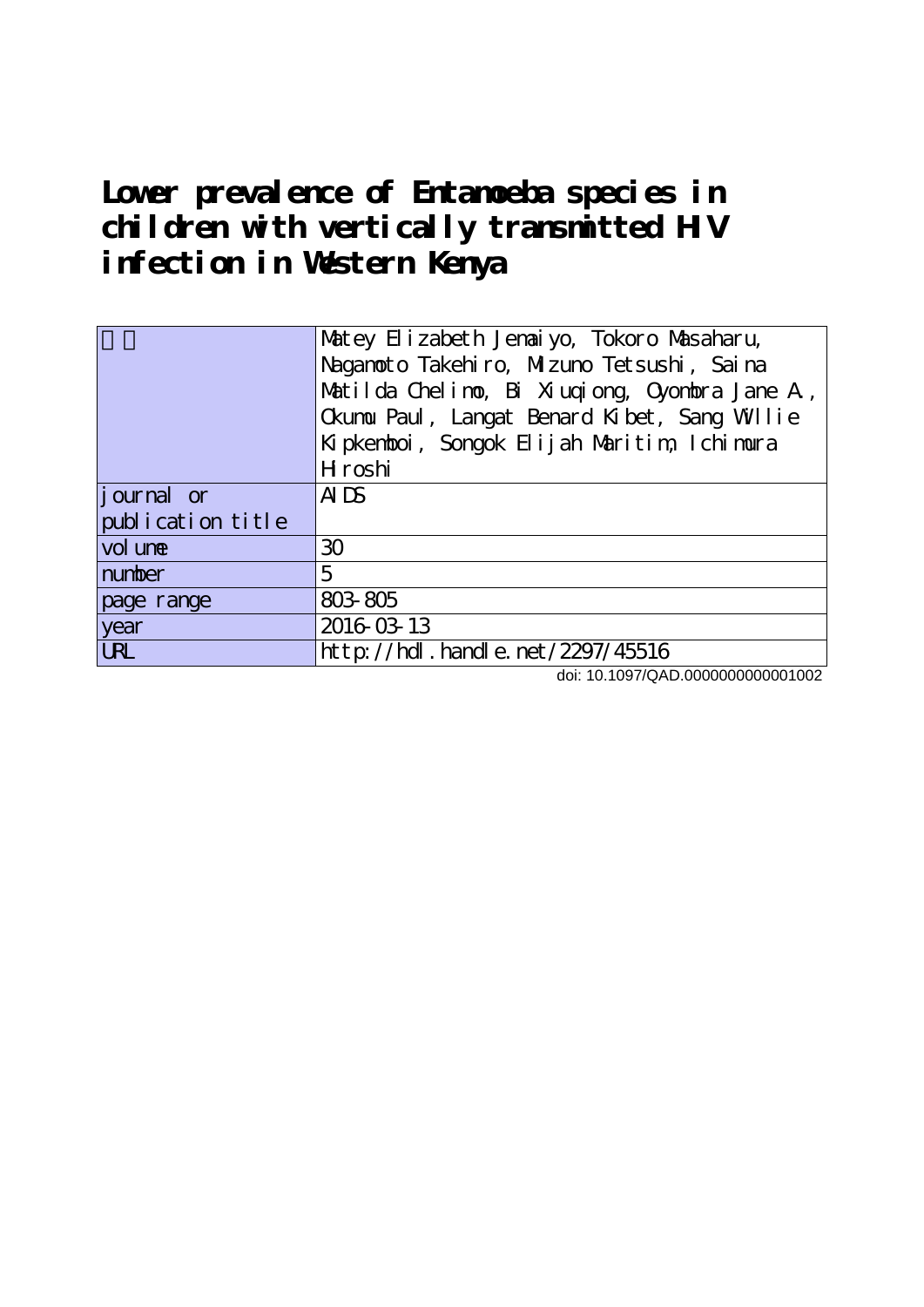Lower prevalence of *Entamoeba* species in children with vertically transmitted HIV infection in western Kenya

Elizabeth Jemaiyo MATEY<sup>a,b,\*</sup>, Masaharu TOKORO<sup>c,e,\*</sup>, Takehiro NAGAMOTO<sup>c</sup>, Tetsushi MIZUNO<sup>c</sup>, Matilda Chelimo SAINA<sup>a</sup>, Xiuqiong BI<sup>a</sup>, Jane A. OYOMBRA<sup>d</sup>, Paul OKUMU<sup>d</sup>, Benard Kibet LANGAT<sup>b</sup>, Willie Kipkemboi SANG<sup>b</sup>, Elijah Maritim SONGOK<sup>b</sup>, Hiroshi ICHIMURA<sup>a,e</sup>

a Department of Viral Infection and International Health, Graduate School of Medical Sciences, Kanazawa University, Japan.

b Kenya Medical Research Institute, Nairobi, Kenya.

c Department of Parasitology, Graduate School of Medical Sciences, Kanazawa University, Japan.

d Jaramogi Oginga Odinga Teaching and Referral Hospital, Kisumu, Kenya.

e Address Correspondence to: Prof. Hiroshi Ichimura, Department of Viral Infection and International Health; or Masaharu Tokoro, Department of Parasitology; Graduate School of Medical Sciences, Kanazawa University, 13-1 Takaramachi, Kanazawa, 920-8640, Japan. Tel: +81 76 2652228/2652821, E-mail:

[ichimura@med.kanazawa-u.ac.jp/](mailto:ichimura@med.kanazawa-u.ac.jp)tokoro@med.kanazawa-u.ac.jp

\* These authors equally contributed to this work.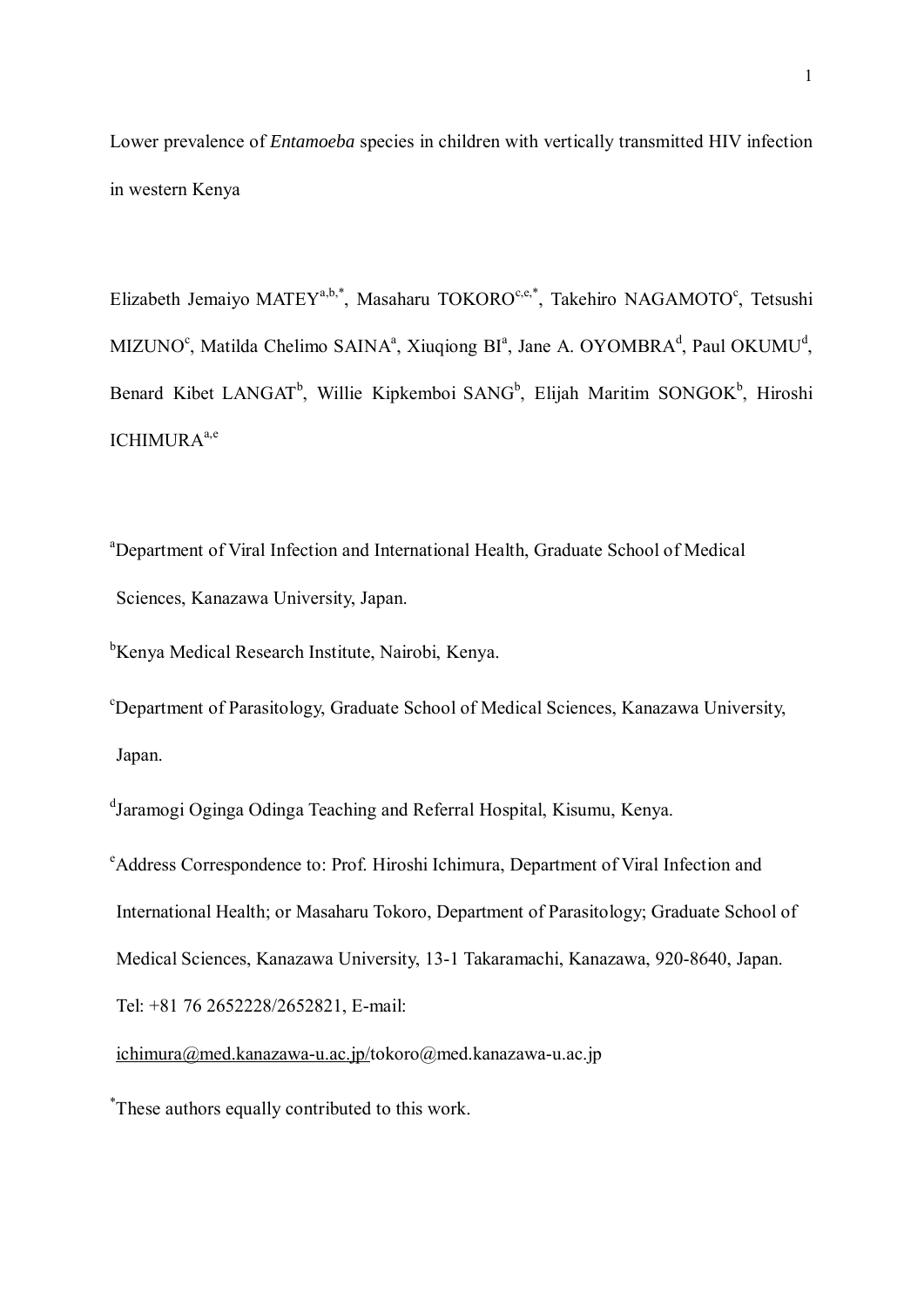Running head: Amebic infection in children with HIV

Word count: 75 & 952 words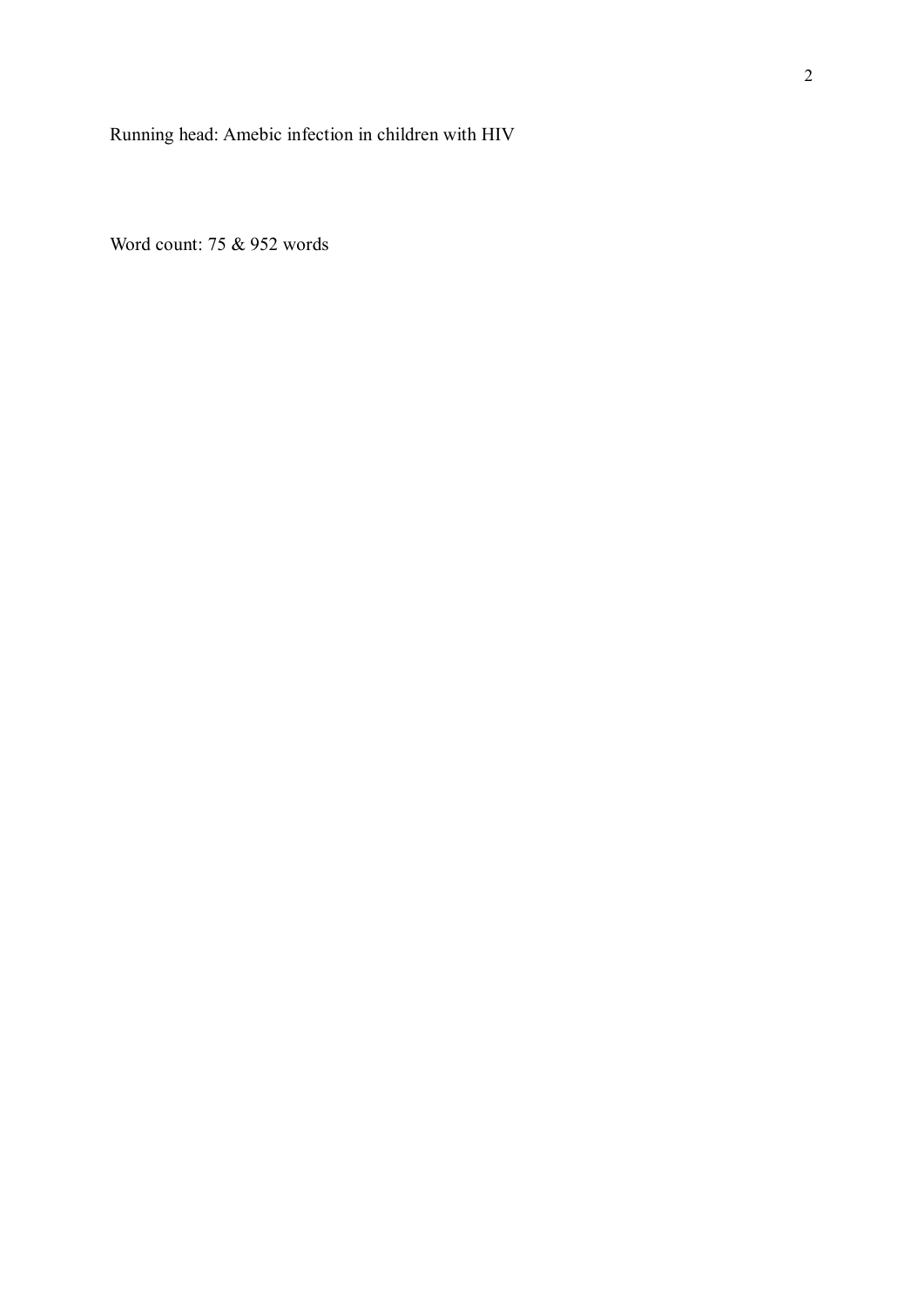A cross-sectional molecular epidemiological study of *Entamoeba* species was conducted among asymptomatic Kenyan children with (n=123) and without (n=111) HIV infection. The prevalence of *E. histolytica* was low (0.4%). *Entamoeba* species infection was inversely related with HIV infection [HIV(+): 29.3% vs. HIV(-): 55.0%, *P*<0.001]: multiple-species infection was related to higher CD4<sup>+</sup> T-cell counts. Thus, HIV infection is not a risk factor for amebic infection, and multiple-species infection can be an indicator of better immune status.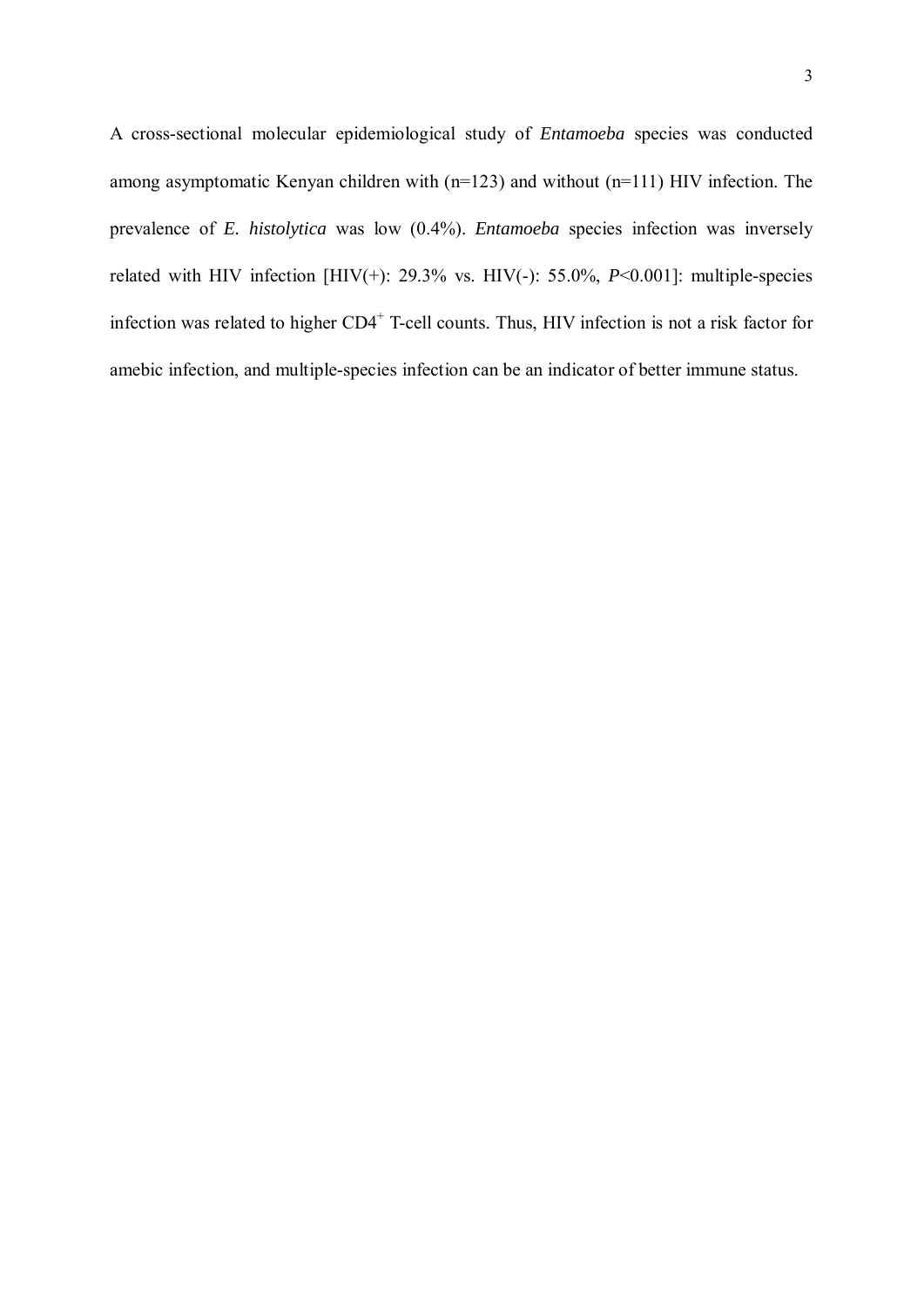Of the six *Entamoeba* species (spp.) reported in humans, only *Entamoeba histolytica* is pathogenic, and the remaining five (*E. dispar*, *E. moshkovskii*, *E. coli*, *E. hartmanni*, and *E. polecki*) are considered commensal [1]. *E. histolytica* infections are highly prevalent among HIV-infected men who have sex with men (MSM) [2, 3], however, it remains unclear whether HIV infection is a risk factor for *E. histolytica* infection. Also, little attention has been paid to commensal *Entamoeba* spp. infections even in HIV-infected population. In the present study, we recruited children with vertically-transmitted HIV infection and children without HIV infection in Kenya to minimize the MSM confounding effects. We, then, determined the prevalence of *E. histolytica* and other representative commensal *Entamoeba* spp. among them using systematic molecular screening methods and evaluated the reliability of *Entamoeba* spp. infection as an indicator of HIV infection.

A cross-sectional survey was conducted at the Jaramogi Oginga Odinga Teaching and Referral Hospital (JOOTRH) in Kisumu, Kenya in December 2013. We recruited 234 children {median age, 10 years [interquartile range (IQR), 7.0–12.0]} comprising 123 HIV-vertically infected [72 females; median age, 10 years (IQR, 7.0-12.0)] and 111 HIV-uninfected children [60 females; median age, 10 years (IQR, 7.0–12.0)]. All of the children had neither history of anti-intestinal parasite drug administration in the last three months nor any symptoms of disease. Of the 123 HIV-infected children, 118 were on reverse transcriptase inhibitor-based first-line antiretroviral therapy. CD4<sup>+</sup> T-cell counts were available for 110 HIV-infected children [median:  $926$  cell/ $\mu$ l (IQR,  $603-1344$ )]. The study protocol was approved by the Ethics Committees of the Kenya Medical Research Institute, JOOTRH, and Kanazawa University in Japan. After assent and informed consent were obtained from each child and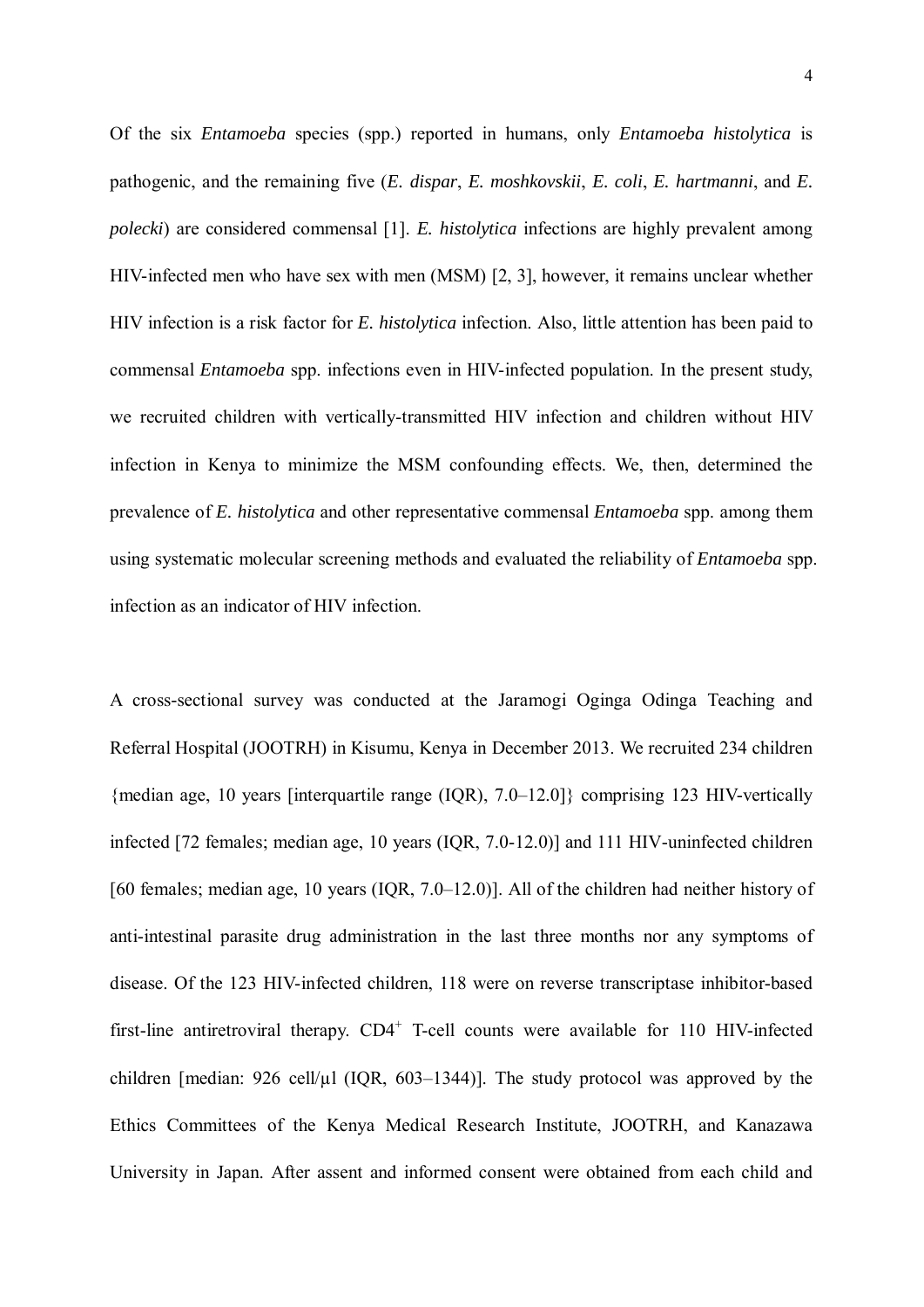his/her guardian, stool samples were collected at the hospital (JOOTRH) and processed by the DNAzol<sup>®</sup> reagent (Thermo Fisher Scientific, MA) according to the manufacture's instruction. The extracted DNA was screened for *Entamoeba* spp. (*E. histolytica*, *E. dispar*, *E. moshkovskii*, *E. hartmanni*, and *E. coli*) using the universal PCR, and subsequent species-specific PCRs. For the universal screening, a part of the 18S ribosomal RNA subunit gene of *Entamoeba* spp. was amplified using nested PCR with the following primers, annealing temperatures, and cycles: TN21′ (5′-AAGATTAAGCCATGCATGTSKA-3′)/TN14′ (5′-GATACCTTGTTACGACTTCTY-3′), 58°C, and 30 cycles in the first round, and MA115 (5′-GACATCGGAGAGGGAGCT-3′)/ SA12 (5′-GCGTGCRGCCCAAGATG-3′), 57°C, and 35 cycles in the second round. For *Entamoeba* species-specific screening, the multiplex PCR was used for *E. histolytica* and *E. dispar with* specific primers (Eh-L, Eh-R, Ed-L, and Ed-R) [4]; and the remaining species-specific PCRs were performed using the first PCR product of the universal PCR as a template with the following primers, annealing temperature, and cycles: MW27 (5′-CTCTTCACGGGGAGTGCG-3′)/TA28 (5′-CACTATTGGAGCTGGAATTAC-3′) for *E. moshkovskii*, MA67 (5′-TTGGATGTAGAGATACATTC-3′)/TA28 for *E. hartmanni*, MA113 (5′-GCCAAGAGAATTGTAGAAATCG-3′)/TA28 for *E. coli;* 54°C, and 35 cycles. All PCRs were conducted according to the standard protocol of LA-Taq® polymerase (TaKaRa Bio Inc., Shiga, Japan), except adding 0.1% dimethyl sulfoxide in the reaction mixture. PCR positive results of *E. hartmanni* and *E. coli* were confirmed by sequencing as previously reported [5]. Statistical analyses were conducted using R 3.1.3 software [6] .

The overall prevalence of *Entamoeba* spp. was significantly lower in the HIV-infected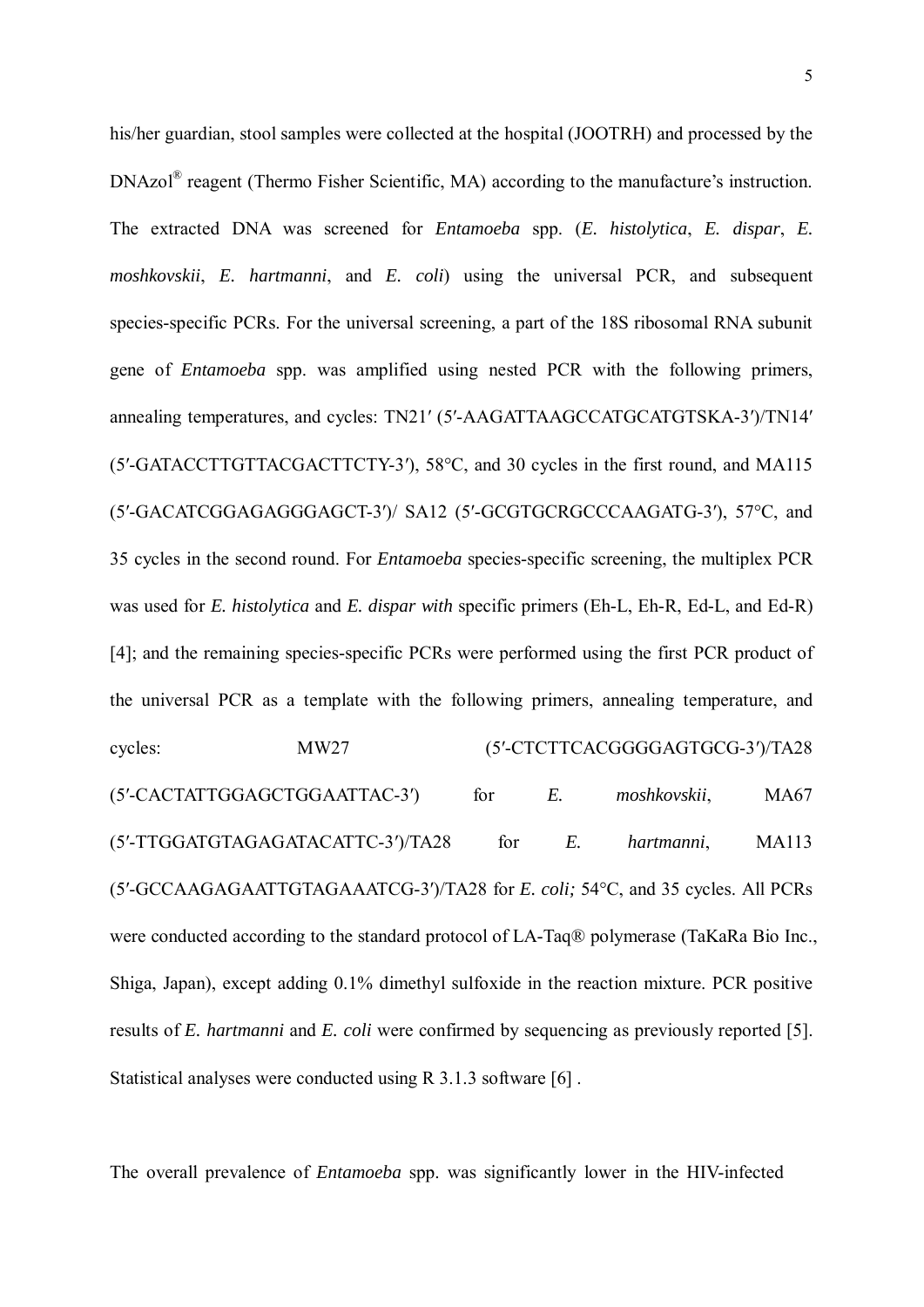children than in the HIV-uninfected children (29.3% vs. 55.0%, *P*<0.001, Fig. 1a). In HIV-infected and HIV-uninfected children, the following *Entamoeba* species were detected: *E. histolytica*, in 0% and 0.9%; *E. dispar*, 3.3% and 5.4%; *E. coli*, 26.8% and 51.4% (*P*<0.001); *E. hartmanni*, 14.6% and 27.9% (*P*=0.016); and *E. moshkovskii*, in 0% and 0%, respectively. Multiple logistic regression analysis showed that HIV-infected children were nearly three times less likely to be infected with any species of *Entamoeba* than HIV-uninfected children (adjusted odds ratio=0.33, 95%CI=0.19–0.60, P<0.001). Thus, HIV infection was found to be inversely related with *Entamoeba* spp. infections. These findings clearly indicate that HIV infection is not a risk factor for *Entamoeba* spp. infections in Kenyan children. However, in this study, the prevalence of *E. histolytica* was too low (0.4%, 1/234) to conclude the relationship between *E. histolytica* infection and HIV infection.

The observed inverse association between *Entamoeba* spp. and HIV infections among Kenyan children may be as a result of the medical interventions in HIV-infected children. In Kenya, HIV-infected children are managed by the local health sector with regular monitoring of their  $CD4^+$  T-cell counts [7], which may strengthen their consciousness of hygiene and restrict their daily activities. We also found a higher prevalence of *Entamoeba* spp. infection in HIV-uninfected female children than in HIV-infected females (63.3% vs. 27.8%, *P*<0.001; Fig. 1a), but not in males (*P*=0.132). The predominant distribution of *Entamoeba* spp. infection in female may be explained by the probable *Entamoeba*-infection risks, such as housekeeping work and nursing care [8-11]. A sociobehavioral analysis would be needed for better understanding of these findings.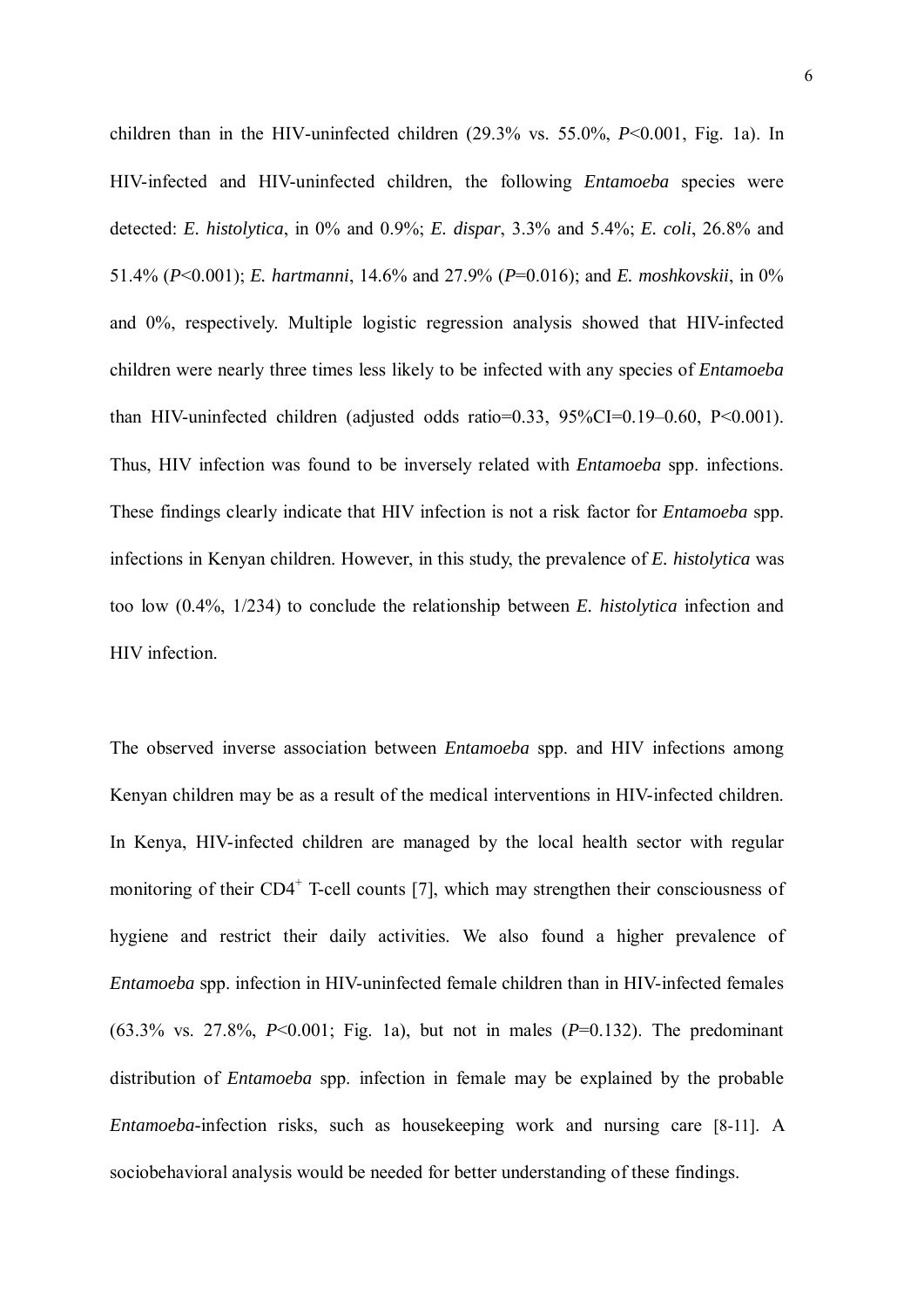Multiple *Entamoeba* spp. infection was found more in HIV-uninfected children than in HIV-infected children (27.9% vs. 13.0%, *P*=0.005). Among the HIV-infected children, CD4+ T-cell counts were significantly higher in those with multiple *Entamoeba* spp. infection (median, 1261 cells/ $\mu$ l) than in those without the infection (918 cells/ $\mu$ l, *P*=0.03) or those with the single *Entamoeba* spp. infection (787 cells/µl, *P*=0.03) (Fig. 1b). Considering that CD4<sup>+</sup> T-cell counts of HIV-uninfected children are generally higher than those of HIV-infected children, these results suggest that better immunological status may play a role in the establishment of multiple-*Entamoeba* spp. infections. Further studies targeting symptomatic and immune-compromised population would be needed to clarify the role of host immune responses in amebic infections, particularly in multi-species infections.

This is the first molecular epidemiological study of *Entamoeba* spp. infection in Kenya. Our findings clearly indicate that the HIV infection is not a risk factor for *Entamoeba* spp. infections, and suggest that the multiple-species infection can be an indicator of better immune status in children.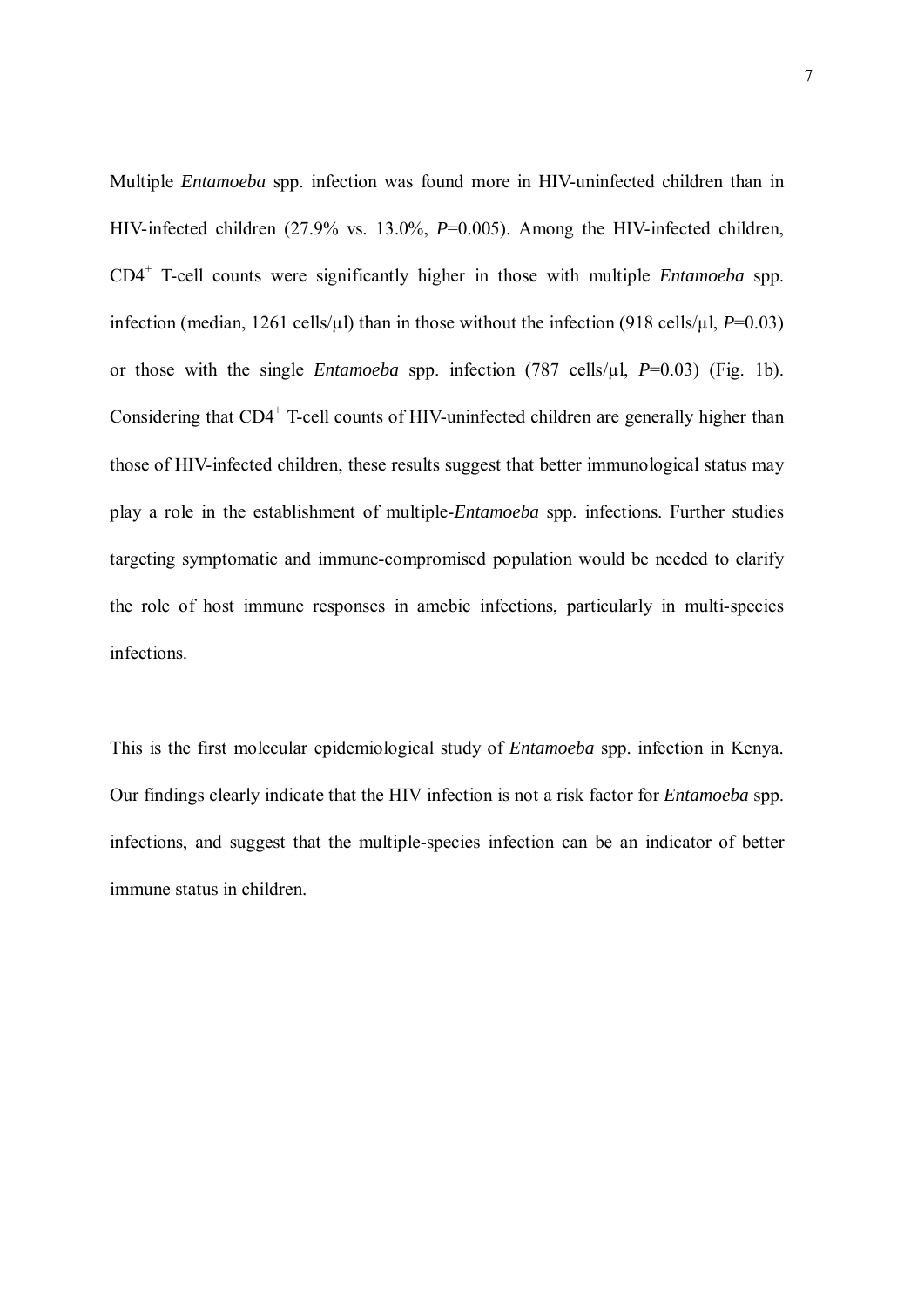## **Acknowledgements**

We thank all the participants and the staff at JOOTR for their kind cooperation during our sample collection. We also wish to thank the director of Kenya Medical Research Institute for his support, and all the Kenyan and Japanese students for their technical assistance. This study was supported by JSPS (Japan Society for the Promotion of Science) RONPAKU (Dissertation PhD) Program (ID No. KEN-11302) and, in part, by the Grant-in-Aid for Scientific Research [#23406013 (H.I.) and #25460514 (M.T.)] from the Ministry of Education, Culture, Sports, Science and Technology of Japan.

Contribution: E.M., M.T., and H.I. participated in the design and performance of the entire study; T.N., T.M., M.C.S., and E.M. conducted the molecular analyses; J.O., P.O., B.L., and Y.K., and M.T. collected the samples and data in the field and E.M., B.X., and M.T. analyzed the data; E.M.S., W.S., and H.I. provided critical review for the research design and for this paper; E.M., M.T., and H.I. wrote this paper; and all authors checked the final version of the manuscript.

# **Conflicts of Interest**

The authors have declared that no competing interests exist.

## **Source of Funding**

This study was supported by JSPS (Japan Society for the Promotion of Science) RONPAKU (Dissertation PhD) Program (ID No. KEN-11302) and, in part, by the Grant-in-Aid for Scientific Research [#23406013 (HI) and #25460514 (MT)] from the Ministry of Education, Culture, Sports, Science and Technology of Japan.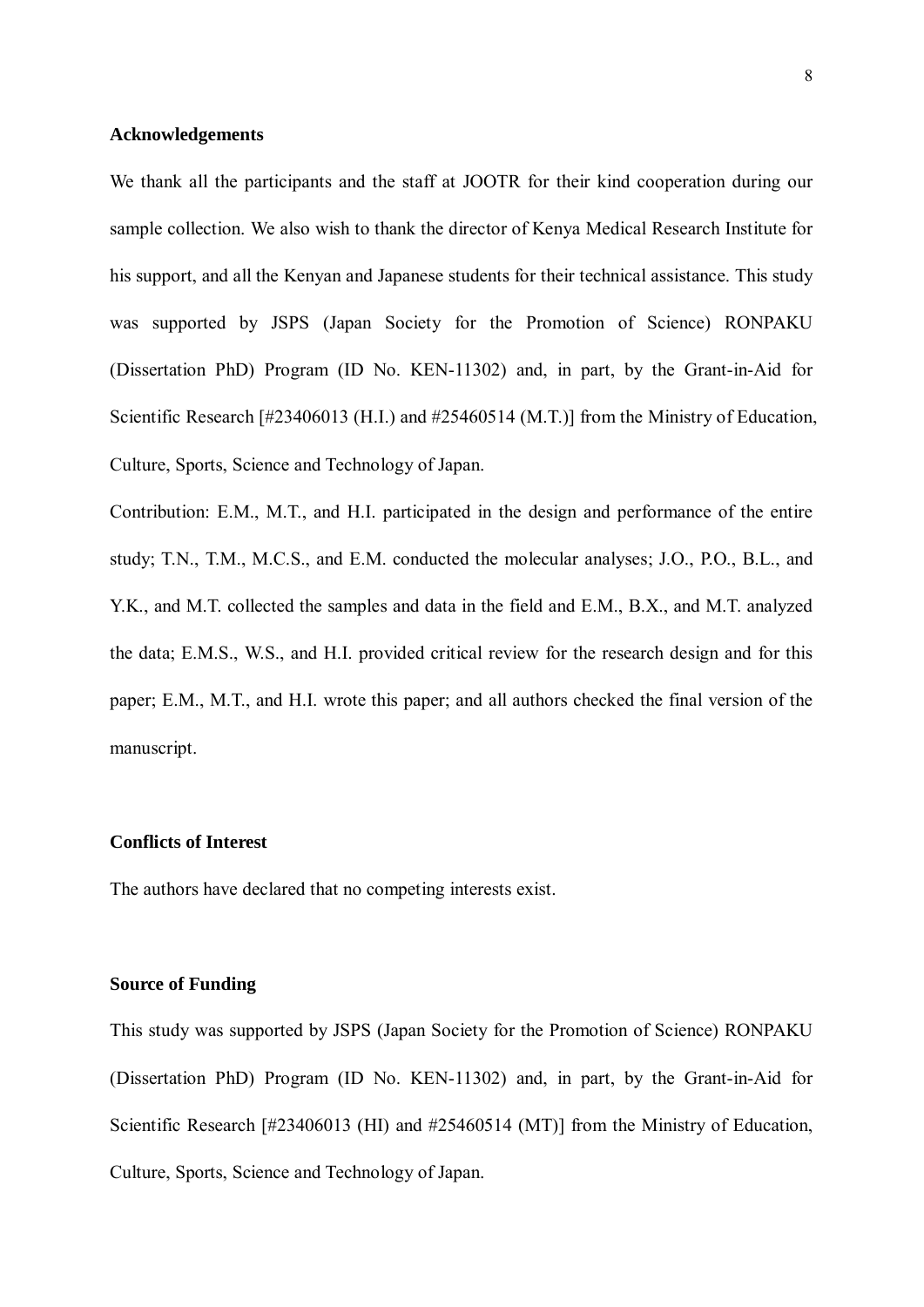#### **REFERENCES**

- 1. Fotedar R, Stark D, Beebe N, Marriott D, Ellis J, Harkness J. Laboratory diagnostic techniques for *Entamoeba* species. Clin Microbiol Rev 2007;20:511-532.
- 2. Hung CC, Deng HY, Hsiao WH, Hsieh SM, Hsiao CF, Chen MY*, et al.* Invasive amebiasis as an emerging parasitic disease in patients with human immunodeficiency virus type 1 infection in Taiwan. Archives of Internal Medicine 2005;165:409-415.
- 3. Samie A, Barrett LJ, Bessong PO, Ramalivhana JN, Mavhandu LG, Njayou M*, et al.* Seroprevalence of *Entamoeba histolytica* in the context of HIV and AIDS: the case of Vhembe district, in South Africa's Limpopo province. Ann Trop Med Parasitol 2010;104:55-63.
- 4. Evangelopoulos A, Spanakos G, Patsoula E, Vakalis N, Legakis N. A nested, multiplex, PCR assay for the simultaneous detection and differentiation of *Entamoeba histolytica* and *Entamoeba dispar* in faeces. Ann Trop Med Parasitol 2000;94:233-240.
- 5. Rahman MM, Yagita K, Kobayashi A, Oikawa Y, Hussein AI, Matsumura T*, et al.* Genetic characterization of clinical *Acanthamoeba* isolates from Japan using nuclear and mitochondrial small subunit ribosomal RNA. Korean J Parasitol 2013;51:401-411.
- 6. R\_Core\_Team. R: A language and environment for statistical computing. In: R Foundation for Statistical Computing, Vienna, Austria.; 2015.
- 7. NASCOP. Guidelines For Antiretroviral Drug Therapy in Kenya. In. Edited by Nyikal J. Nairobi: National AIDS and STI Control Programme (NASCOP),Ministry of Health; 2005.
- 8. Gatti S, Cevini C, Bruno A, Novati S, Scaglia M. Transmission of *Entamoeba histolytica* within a family complex. Trans R Soc Trop Med Hyg 1995:89:403-405.
- 9. Vreden SG, Visser LG, Verweij JJ, Blotkamp J, Stuiver PC, Aguirre A*, et al.* Outbreak of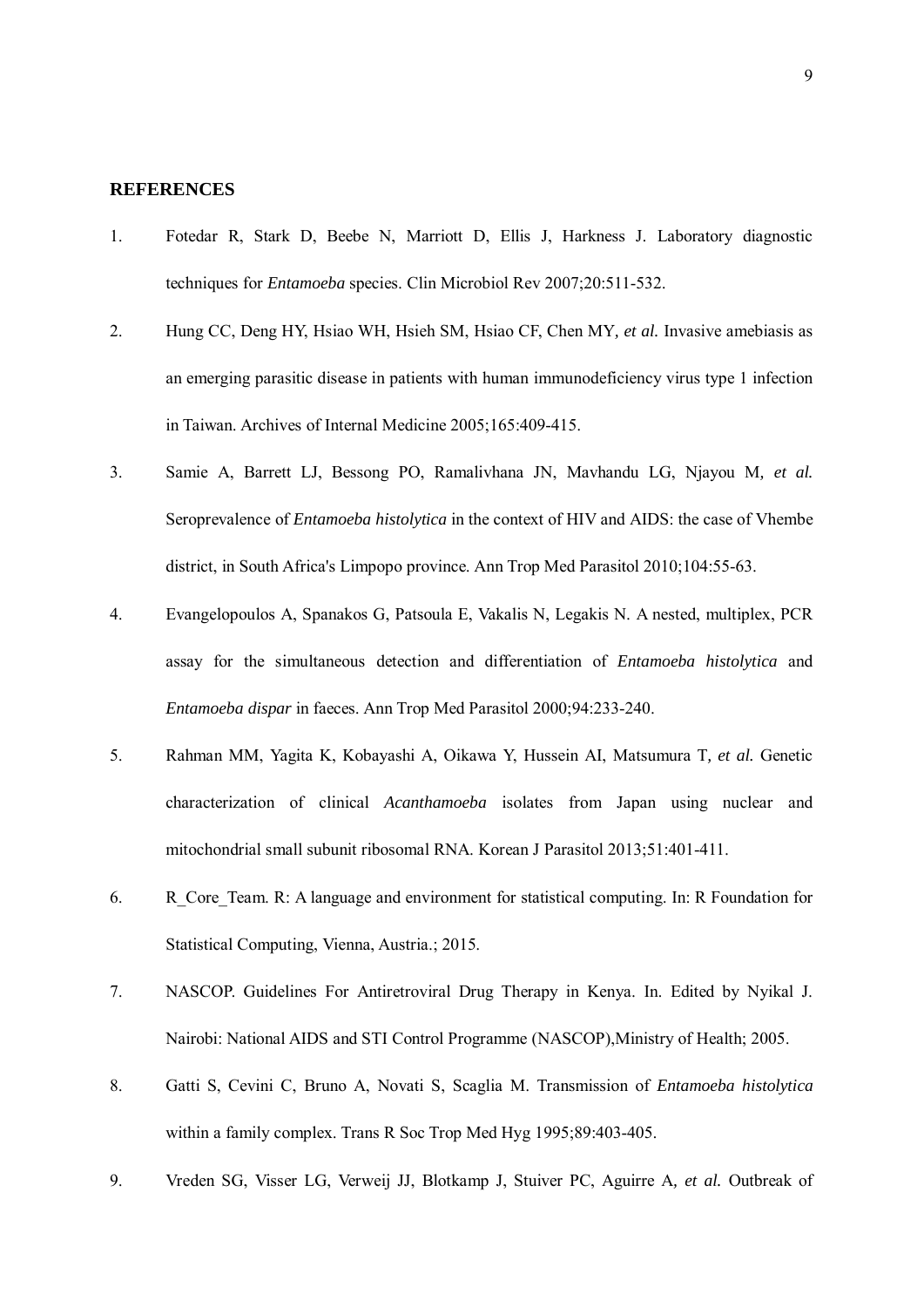amebiasis in a family in The Netherlands. Clin Infect Dis 2000;31:1101-1104.

- 10. Sexton DJ, Krogstad DJ, Spencer HC, Jr., Healy GR, Sinclair S, Sledge CE*, et al.* Amebiasis in a mental institution: serologic and epidemiologic studies. Am J Epidemiol 1974;100:414-423.
- 11. Gatti S, Cevini C, Marchi L, Novati S, Scaglia M. *Entamoeba histolytica* autochthonous isolates from mentally retarded Italian patients. Parasitol Res 1995;81:148-151.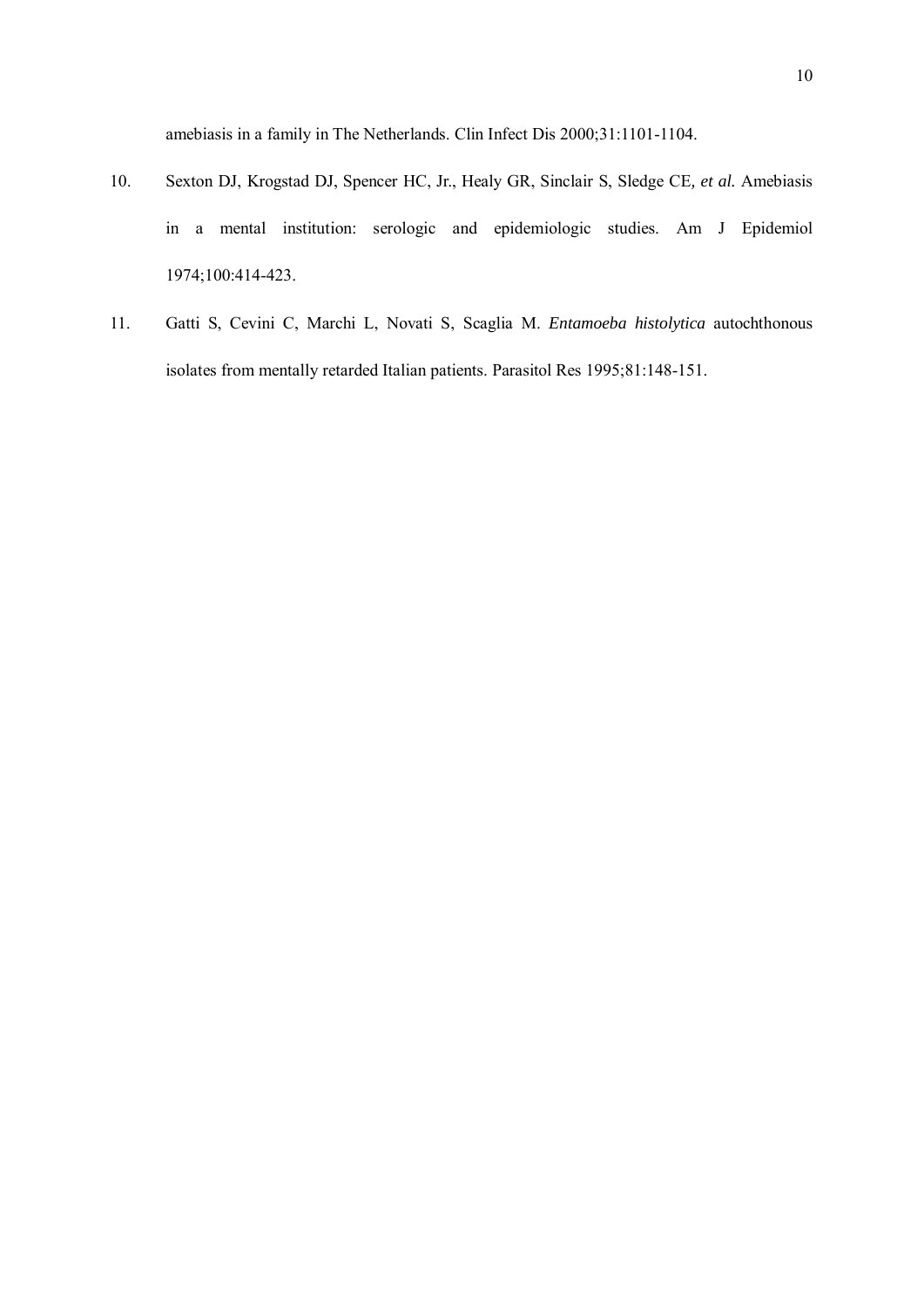# **Figure legends**

**Fig. 1 Distribution of** *Entamoeba* **species in HIV-infected and HIV-uninfected children.** (a) Prevalence of *Entamoeba* spp. infection in HIV-infected HIV(+) and HIV-uninfected HIV(–) children. Significance was assessed using Fisher's Exact Test. (b) Box plot of the CD4+ T-cell counts among HIV-infected children with non-, single- and multiple-*Entamoeba* spp. infection. The distribution of CD4<sup>+</sup> T-cell counts in HIV-infected children with or without *Entamoeba* infection was compared using the Kruskal–Wallis test and subsequently assessed using the Mann–Whitney U Test.